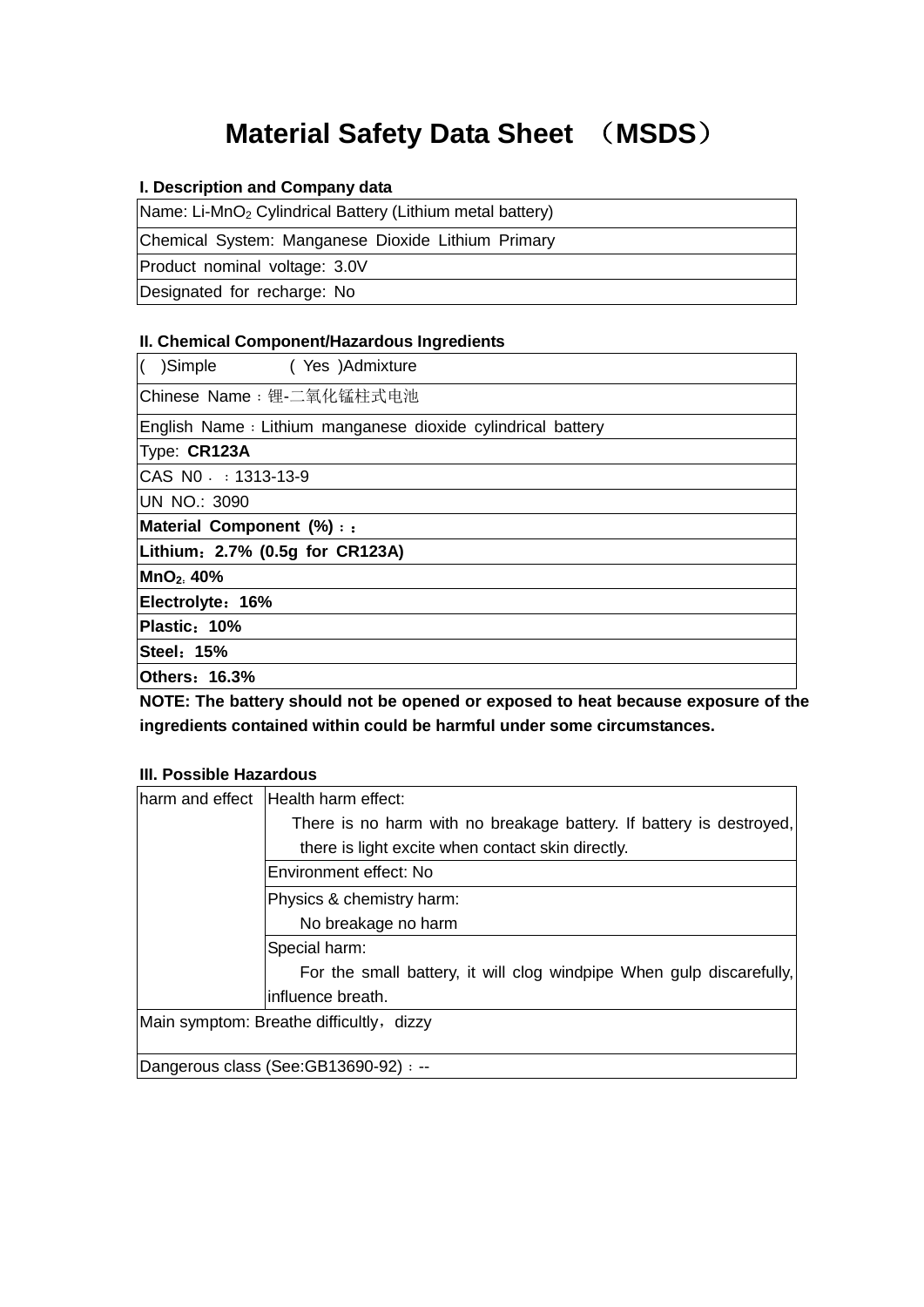### **IV. First aid measure**

Manner: When battery Leak

1.Skin contact: Wash by water

2. Eye contact: Clean by cleaning water at once and see a doctor.

3.Inbreathe: Breathe fresh air

4.Eat: See a doctor at once

 Most important symptom and harm effect: It will clog windpipe When gulp discarefully, influence breath.

Defend first aid person: Pull on air breath machine, defence armet, glasses, etc.

 Instruction for doctor: It can cause thrill gas and clog windpipe When patient gulp discarefully

#### **V. Firefighting Measures**

Applicable fire extinguisher:  $CO<sub>2</sub>$  fire extinguisher, ABC dry powder fire extinguisher, sand, etc.

Special harm when put out fair:

Be able to explode when large quantity battery burn

Special put out fire procedure:

Can't use water to put our fire. Little burnt may use sand to cover. Large burnt need to use fire extinguisher.

 Special equipment for fire protection person: Pull on air breath machine, defence armet, glasses, etc.

#### **VI. Accidental Release**

Note item for individual:

Can't dismantle、press、short circuit、heat、pile battery, etc.

Environment note item:

Can't heat battery and put them into fire, can't place them in humidity zone.

Clean manner:

Can't pile battery, can't put them into fire. Else dispose according to general provision.

**Steps to be taken in case material is released leaked, or spilled:** 

 **vapours to dissipate. Avoid skin and eye contact or inhalation of vapours. Collect all released material in a plastic lined metal container and remove spilled liquid with absorbent. Doing this, protect your skin and eyes with gloves and protection glasses. The preferred response is to leave the area and allow the batteries to cool and the**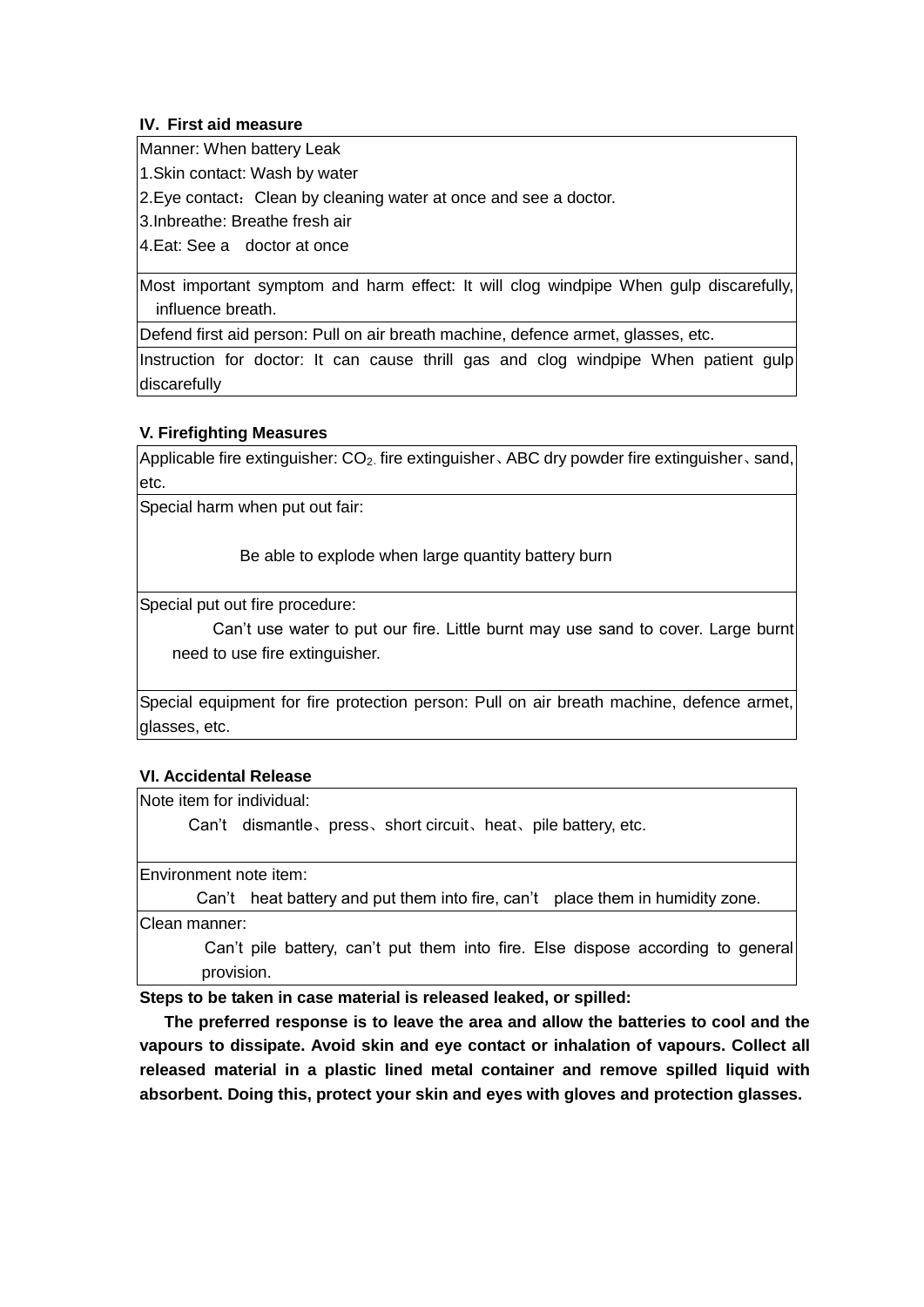### **VII. Handling and Storage**

Disposal:

Package well, separate each battery, Contact each battery can cause short circuit, burnt etc.

Storage:

 normal humidity, airiness and dry. Disposal them in time if find abnormal situation. Don't press battery, destroy package. Storage on the condition of normal temperature,

 To prevent potential leaking, overheating or explosion of batteries please be advised to take following precautions:

## **WARNINGS!**

Do not immerse the battery in water.

Store the battery in a cool dry environment.

Do not use or leave the battery near a heat source such as fire or heater.

When recharging, use the battery charger specifically for that purpose.

Do not reverse the position (+) and negative (-) terminals.

Do not dispose the battery in fire or heat.

 terminal with metal objects such as wire. Do not short-circuit the battery by directly connecting the positive (+) and negative (-)

 Do not transport or store the battery together with metal objects such as necklaces, hairpins etc.

Do not strike or throw the battery against hard surface.

Do not directly solder the battery and pierce the battery with a nail or other sharp object.

#### **VIII. Exposure Control Measures**

Project control:

 Don't short circuit. Control storage temperature and humidity. Work temperature can't be high.

| Control parameter               |             |                                            |             |
|---------------------------------|-------------|--------------------------------------------|-------------|
| <b>TWA</b>                      | <b>STEL</b> | <b>CEILING</b>                             | <b>BEIs</b> |
|                                 |             |                                            |             |
|                                 |             |                                            |             |
| Individual defence equipment: / |             | It isn't necessary under normal situation. |             |
| Breath defence: /               |             |                                            |             |
| Hand defence: /                 |             |                                            |             |
| Eye defence: /                  |             |                                            |             |
| Skin and body defence: /        |             |                                            |             |
|                                 |             |                                            |             |
| Sanitation measure: /           |             |                                            |             |
|                                 |             |                                            |             |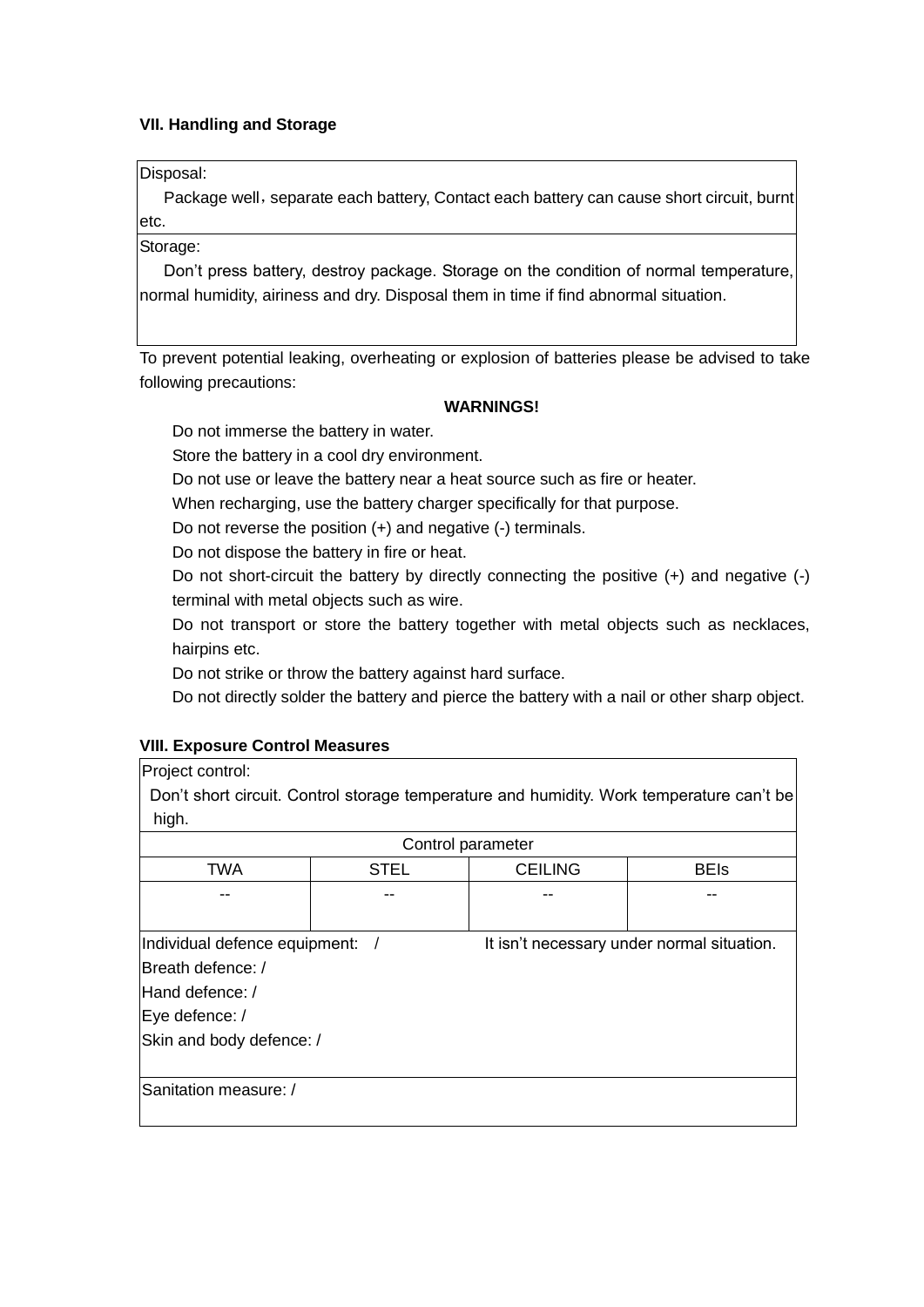#### **IX. Physics and chemical characteristic**

| Substance station: solid state   | Shape: cylindrical                    |
|----------------------------------|---------------------------------------|
| Color: metal nature color        | Smell: No sapor (full)                |
| PH:                              | Boiling point: /                      |
|                                  | Flash point: /                        |
| Disassemble temperature: /       | Test manner: (/ ) open cup            |
|                                  | close cup                             |
| Natural temperature:             | Explode limit: Higher than 170°C will |
|                                  | explode                               |
| Vapor tension: /                 | Vapor density: /                      |
| Relatively density (water=1) : / | Dissolve:/                            |

#### **X. Invariability and reaction**

Invariability: invariability under normal station

Harm effect under special situation:

- 1. The battery will leak when it is disassembled, staved, destroyed and have light spinule.
- 2. The battery can burn or explode when the battery is put in fire.
- 3. Younger gulp.
- 4. Short circuit can cause heat and burnt.

Avoid status: disassemble, stave, destroy, short circuit, heat battery, far away younger Escape substance: metal (Avoid battery anode contact cathode to short circuit) Harm disassemble substance:--

#### **XI. Toxicological data**

| Virulence: breathe:                 |
|-------------------------------------|
| <b>Skin: --</b>                     |
| Eye: --                             |
|                                     |
| LD50(test animal, breathe track):-- |
| LC50(test animal, breathe track):-- |
| Part effect: --                     |
|                                     |
| Sensitivity:--                      |
| Slow virulence or long virulence:-- |
|                                     |
| Special effect:                     |
|                                     |
|                                     |

 **Swallowing: Ingestion of a battery can be harmful.**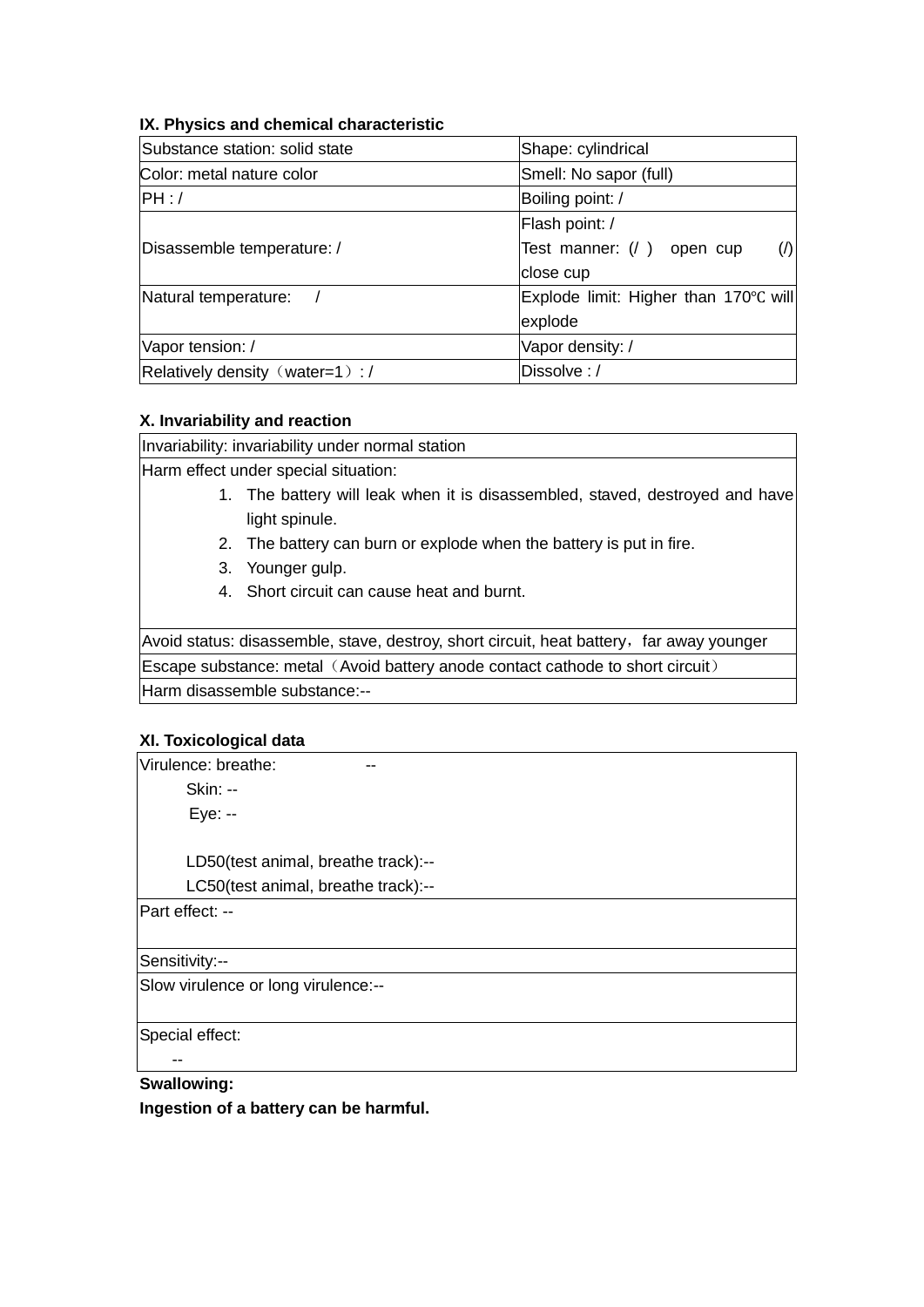# **XII. Ecological data**

Possible environment effect/environment:----

 Under normal condition of use, the battery is hermetically sealed and does not release Chemicals listed in Section II. It does not pose a physical or health risk to uses.

### **XIII. Disposal Considerations**

Misuse disposal manner:

 Disposal battery as normal rubbish after the misuse battery is put in water with conductance rate for 10 days.

Waste disposal method:

- 1) Dispose in accordance with appropriate national and international regulations, like as per directions in WEEE, etc.
- 2) Open cells should be treated as hazardous waste.
- 3) DO NOT INCINERATE or subject battery cells to temperature in excess of 212℉ (100℃). Such treatment can cause cell rupture.

#### **XIV. Transportation Information**

International transfer provision:

Lithium battery international transfer rules

Provisions for the international transportation:

 Our Lithium Battery (not restricted) meet with all the requirements of UN Manual of Tests and criteria Part III, subsection 38.3

Ref)

The batteries are complied with the PACKING INSTRUCTION OF the current IATA  $(57<sup>th</sup>]$ regulation, 2016) section II of PI968.

 Lithium batteries identified by the manufacturer as being defective for safety reasons, that have been damaged or have the potential of producing a dangerous evolution of heat, fire or short circuit are forbidden for transport (e.g. those being returned to the manufacturer for safety reasons).

 Lithium metal or lithium alloy cells and batteries may be offered for transport if they meet the following.

1. a lithium metal cell, the lithium content is not more than 1 g;

2. a lithium metal or lithium alloy battery, the aggregate lithium content is not more than 2 g;

 3. each cell or battery is of the type proven to meet the requirements of each test in the UN  *Manual of Tests and Criteria*, Part III, subsection 38.3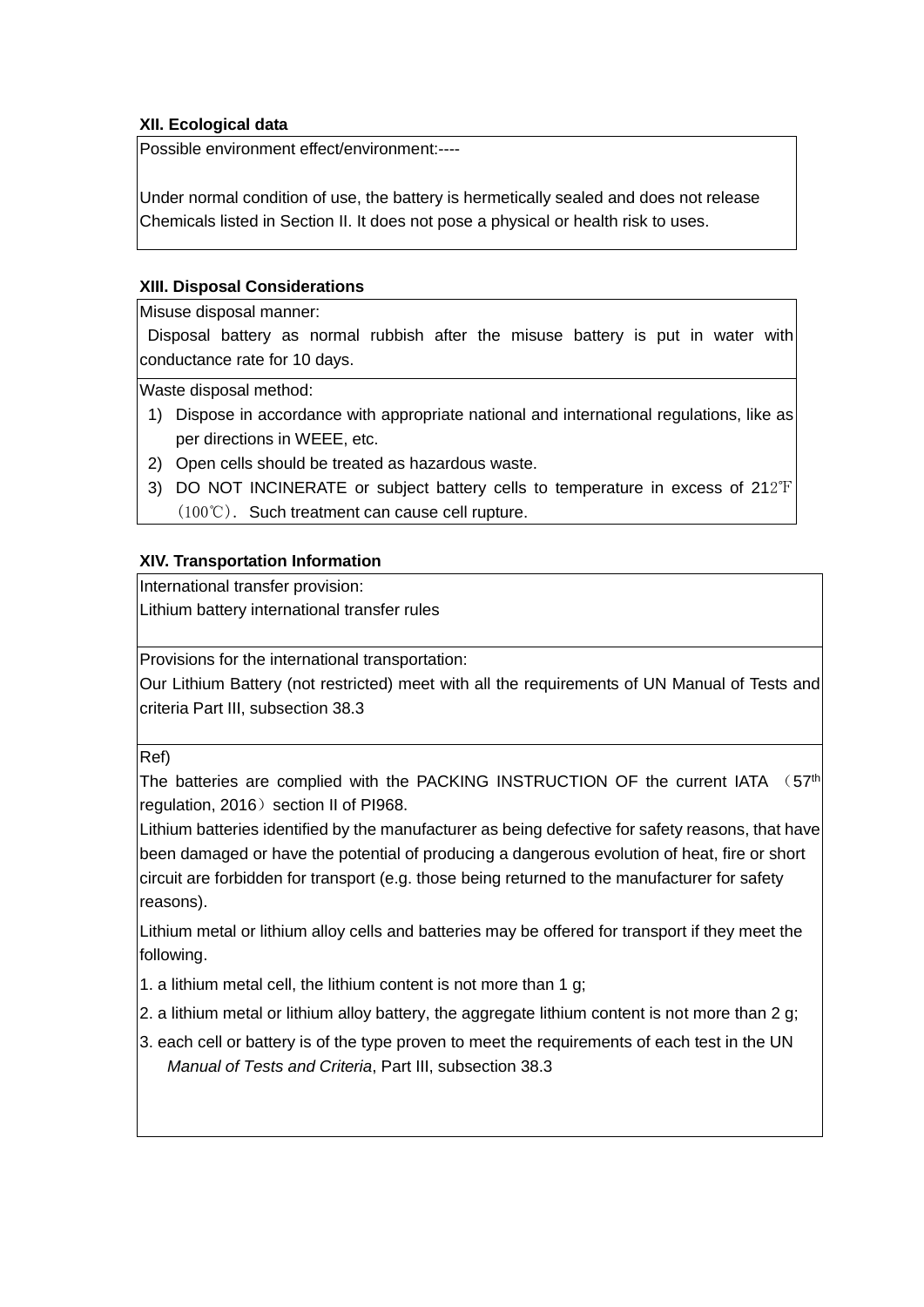Each package must be capable of withstanding a 1.2 m drop test in any orientation without:

• damage to cells or batteries contained therein;

• shifting of the contents so as to allow battery to battery (or cell to cell) contact;

• release of contents.

Each Consignment must be accompanied with a document such as an air waybill with an indication that

• the package contains lithium metal battery or batteries;

• the package must be handled with care and that a flammability hazard exists if the package is damaged;

 inspection and repacking if necessary; and • special procedures should be followed in the event the package is damaged, to include

• a telephone number for additional information.

Each package must be labeled with a lithium battery handling label;

| Internations conventions: |             |     |  |
|---------------------------|-------------|-----|--|
| Air                       | <b>IATA</b> | Yes |  |
| Sea                       | <b>IMDG</b> | Yes |  |
| Land                      | ADR (road)  | Yes |  |
|                           | RID (rail)  | Yes |  |

Organizations governing the transport of lithium batteries

| Area                 | Method                        | Organization | <b>Special Provision</b> |
|----------------------|-------------------------------|--------------|--------------------------|
| International        | Air                           | IATA, ICAO   | A57                      |
| <i>International</i> | Water                         | IMO.         | 188                      |
| U.S.A.               | Air, Rail, Highway, Water DOT |              | 49CFR Section 173.185    |

Their Regulations are based on the UN recommendations. Each special provision provides specifications on exceptions and packaging for lithium batteries shipping.

 **Wuhan Lixing's lithium cells or batteries do meet the above mentioned provisions. They are okay to transit by truck/by sea and by air. They can be described as "Not restricted, as per Special Provision…." In the transport documents.** 

**GENERAL HANDLING INSTRUCTIONS:** 

Battery cartons should be handled with care. Rough handling may result in batteries being  **short circuited or damaged. This may cause leakage, explosion, or fie. (refer also to Section VII)** 

# **XV. Rule of law data**

| Use statute: |                                                                             |  |
|--------------|-----------------------------------------------------------------------------|--|
|              | ≤Former battery 4th part: lithium battery safety requirement≥ GB8897.4-2002 |  |
|              |                                                                             |  |

# **XVI. Other Infomation**

| Reference         | $- -$        |
|-------------------|--------------|
| literature data   |              |
| <b>Issue date</b> | Jan. 5, 2016 |